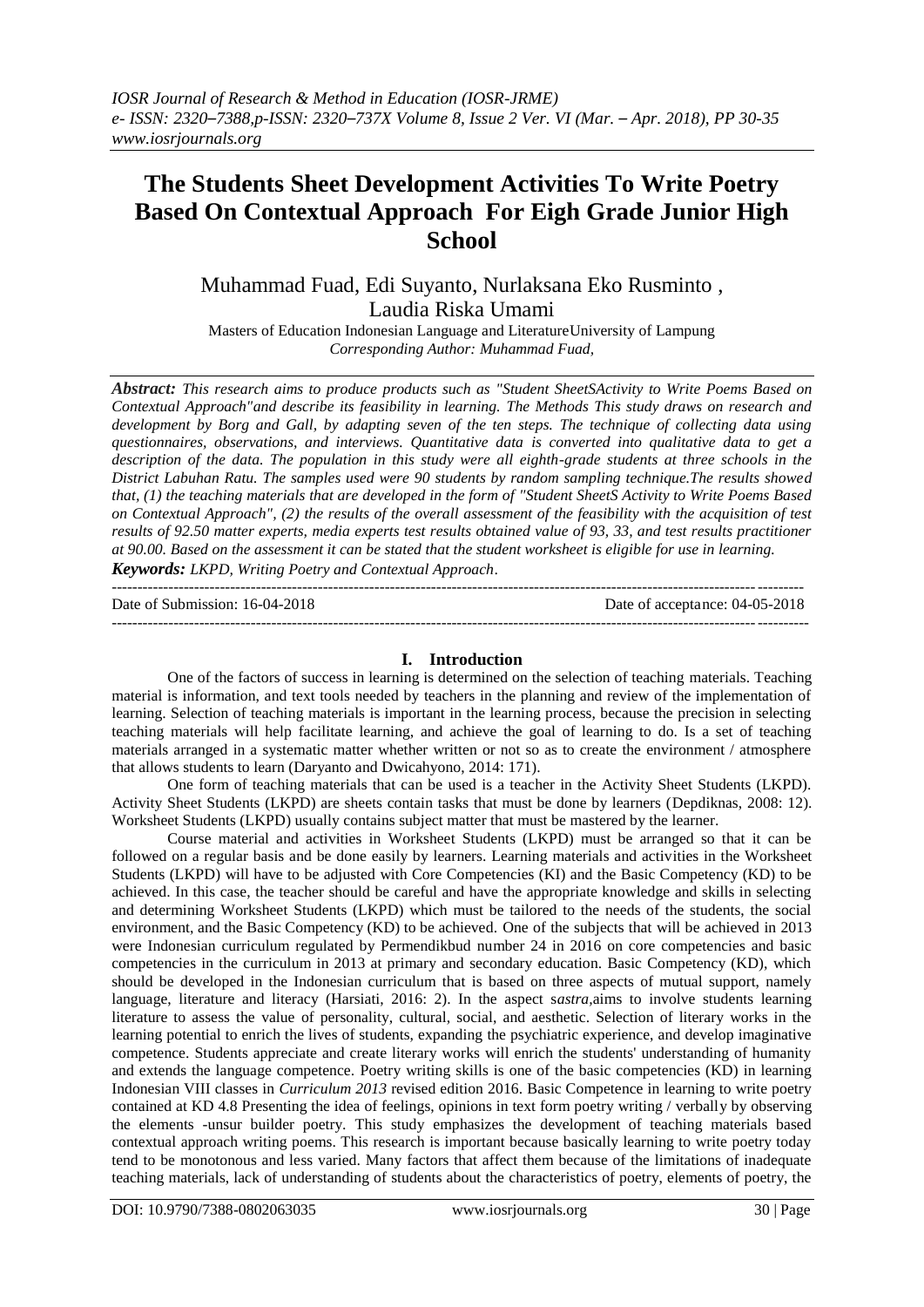choice of words, ideas, the building blocks of poetry, and to determine the theme of poetry. In addition, lowability learners are caused by ignorance of the students about the benefits they will get after writing poetry.

The problems above are supported interview results obtained by researchers when conducting prestudy at SMPN 1 Labuhan Ratu. The results obtained by the students have difficulties when writing poetry. The difficulties include the lack of the ability to express ideas and ideas in writing and trouble selecting the right words in writing poetry. As one of the factors affecting the trouble of writing a poem by Pariyem, S.Pd. Indonesian teacher as class VIII is the lack of teaching materials held in the school. Teaching materials with limited handbook just teachers and textbooks so that references to the material being taught is still lacking. In addition, there are only teaching materials in school libraries and the amount is inadequate. Moreover, the teaching materials should only be borrowed when learning activities take place, after it was restored again in the library. Teaching materials restored in the next school library loaned to other classes so that students are not allowed to bring home the instructional materials. Based on these problems, researchers are encouraged to develop teaching materials to write poetry. The development of these materials will be integrated with the contextual approach of the concept of learning that brings the real world into the classroom and encourage students to make connections between the knowledge possessed by the application in everyday life.

There are seven main components that can be used in a contextual approach, namely:<br>tivism(*Constructivism*),ask (*Questioning*),find (*Inquiry*),learning community Constructivism*(Constructivism),*ask *(Questioning),*find *(Inquiry),*learning community *(LearningCommunity),*modeling *(modeling),*and assessment *(Authentic* Assessment).In addition, there are three things that must be understood in the *Contextual Teaching Learning (CTL)* are, first, the CTL stressed to process the involvement of students to find material. Second, CTL encourage students to discover the relationship between the material learned to real life situations. Third, CTL encourages students to be able to apply them in everyday life (Sanjaya, 2012: 255). Development of teaching materials to write poems based contextual approach is later packaged in a Worksheet Students (LKPD) that can be used by students to learn independently with or without the guidance of a teacher. As similar research is still often done by other researchers, such as research ever undertaken by Preni Reliyanti with a thesis entitled *Development of Student Learning Activity Sheet Writing Poetry Based Values Character Education in lyric Songs Gesang Kroncong Work for Junior High School Students Class*VII.The study conducted by Nofita Dewi Wulandari with the title essay *Instructional Materials Development of Writing Poetry SMP / MTs Based ContextualApproach.*  Subsequent research conducted by *St. Y. Slamet entitled Textbook Development Poetry Writing Assessment-Based Characters In contextual learning.* The research results showed that the value of a text book writing poetry developed assessment is higher than the textbook used in class dan assessment of writing poetry developed significantly more effective.Such research has also been examined by Dr. Pradeep Chaswal A researcher in the field of literature derived from the country of India in the Journal of *The Muse-An International Journal of Poetry. The difference with the previous research on research conducted by Preni* Reliyanti focusing more on development-based Poetry Writing Worksheet Values Character Education. In a subsequent study conducted by Dewi Wulandari Nofita focuses on Instructional Materials Development Poetry Writing by Contextual Approach. As in this study, researchers put more emphasis on the development of Poetry Writing LKPD Contextual-based approach with the aim to produce products such as "Writing Poetry LKPD Based Contextual Approach", and described in the feasibility study.

## **II. Research Method**

#### **Research Model**

This study uses research and development or *R & D* Borg and Gall (Sugiyono, 2016: 28). This study will develop teaching materials in the form of products Activity Sheet Students (LKPD) wrote a poem based on a contextual approach to junior high school students of class VIII.

## **Research Points**

research was conducted in three schools in Lampung Timur district that includes SMPN 1 Labuhan Ratu, SMPN 2 Labuhan Ratu, and SMPN 1 Way Jepara in the Academic Year 2018/2019. The experiment was conducted in February 2018 and March 2018 by efficiency considerations of time, effort, and cost.

#### **Study Population**

The study population was class VIII in District Labuhan Ratu, Lampung Timur, and samples were taken by using random sampling method to researchers by taking ninth namely in SMPN 1 Labuhan Ratu with a sample of 32 students, in SMPN 2 Labuhan Ratu with a sample 30 students, and at SMPN 1 Way Jepara with a sample of 28 students. The total sample of 90 students.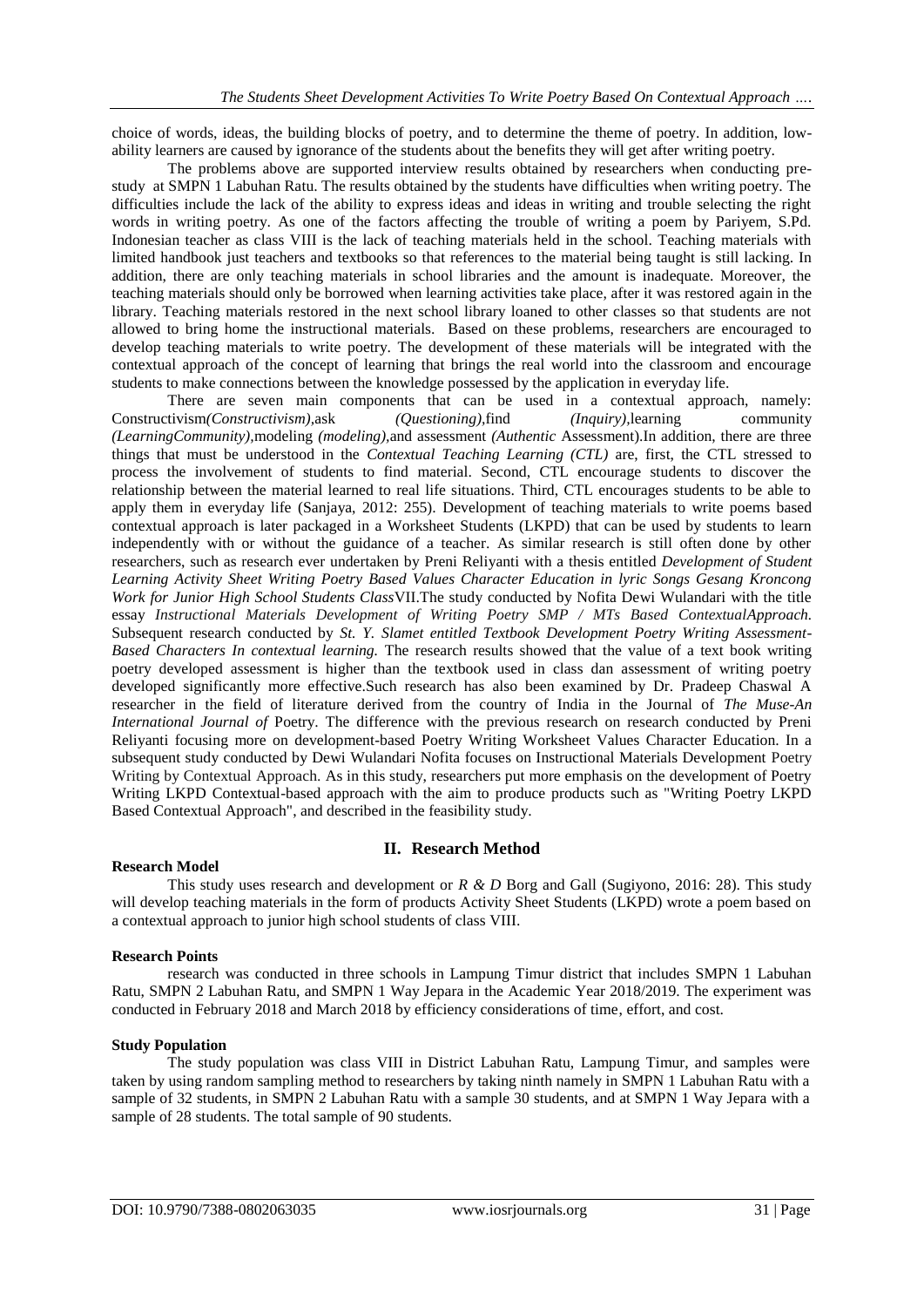## **Research Procedure**

In the procedure of this study, the authors based on the opinion of the Sugiyono Borg and Gall (2016: 297). This study will be adjusted with the time researchers and cost to perform the nextstep.Adaptation measures, the researchers simplified into seven stages that are tailored to the needs of research as follows.

- 1. *Research and information collecting* (research and information gathering), the needs assessment, literature, research on a small scale, and considerations in terms of value.
- 2. *Planning* (planning), research plan, including the abilities required in the conduct of research, the formulation of the goals to be achieved by the study, design or research steps, the possibility of testing in a limited scope.
- 3. *Develop a preliminary form of the product* (draft product development), development of learning materials, learning and evaluation instruments.
- 4. *Preliminary field testing* (early field trials) field trials at 1 to 3 schools with 6 to 12 test subjects. During the trial held observation, interviews, and distribution of questionnaires.
- 5. *Main product revision* (to revise the results of the trial), improve or enhance test results.
- 6. *Main field testing* (field trials), test wider at 5 to 15 schools with 30 to 100 subjects tested.
- 7. *Operational product revision* (field test results to improve products), enhance product field trial results.

#### **Data, Instruments and Data Collection Techniques**

Data this research is qualitative data. Qualitative data in the form of descriptive data that contains comments, criticisms, suggestions, corrections, and ratings given by practitioners and experts on the product. The data source of this research is the practitioner (colleagues), experts / specialists, students, and literary aspects of the learning process. Data from peers and experts in the form of comments, criticisms, suggestions, corrections, and an assessment of the product LKPD write poems based contextual approach. Student data in the form of speech (verbal / write), behaviors, attitudes of students in the learning process. Assessment of productbased teaching materials to write poetry contextual approach. Data from students in the form of speech (verbal / write), behaviors, and attitudes of students in the learning process.

The instrument used to collect data in the form of manual observation, interviews, and questionnaires. Observation guide used to observe the learning process run by teachers with students. The interview guide is used to get a verbal response from teachers and students after learning implementation. Questionnaire used for the assessment of teaching materials, learning and product development by students and experts or specialists.

#### **Data Analysis**

Activity Data analysis in this research using descriptive analysis based on data analysis of experts / specialists, and data analysis while testing the product.

1. Test the feasibility of specialists / experts and practitioners

Activity data analysis of the results of questionnaires carried out by finding the average scorescale *Likert* based on every single aspect or domain. Assessment questionnaire was conducted with criteria  $1 =$  very poor,  $2 =$  very poor,  $3 = \text{good}$ , and  $4 = \text{very good}$ . The results of the questionnaire scoring average is then calculated using the formula

Value=
$$
\frac{\Sigma \text{ value generated}}{\Sigma \text{ maximum value}} \times 100
$$

LKPD test the feasibility of using

qualitative data obtained from the distribution of a questionnaire to determine the feasibility of the use of LKPD poetry writing material based contextual approach to class VIII SMP. Data convenience, the attractiveness and usefulness LKPD as teaching material obtained from trials limited to the students as users. Questionnaire responses to the use of the product has four possible answers to the content of the question. Each selection has a score of different answers that define the level of conformity of the product to the user.

## **III. Findings And Discussion**

The findings of the research and development of teaching materials in the form of product "Writing Poetry LKPD based Contextual Approach to Students Junior Class VIII". Step-by-step development of teaching materials that I use is the development of teaching materials presented by Sugiyono (2016: 407), namely, Potential and Problems, Data Collection, Product Design, Validation Design, Improved Design, Testing Products, Revised Product, End Content Festive.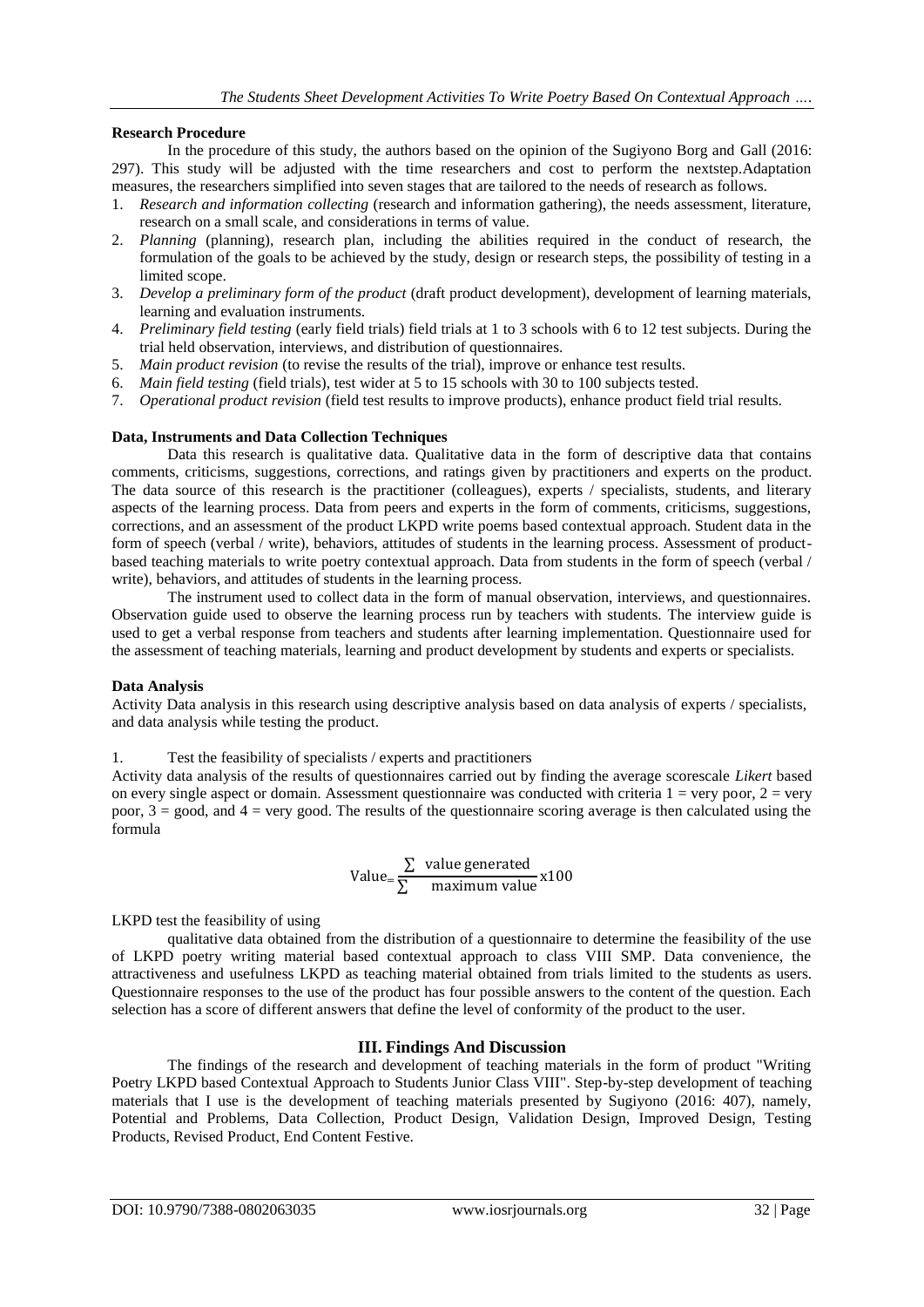Development LKPD write this poem done with regard to the potential and learning conditions. The potential is then analyzed based on observations and interviews to determine how learning is done during this time, whether or not the products are developed, and needs of teachers and students to LKPD developed.

The potential of the student's junior high school students still have difficulty writing poetry. The difficulties include the lack of the ability to express ideas and ideas in writing and trouble selecting the right words in writing poetry. In addition, the lack of interest of students towards learning to write poetry too link constraint in the learning process. One of the factors that affect the declining interest of students to write a poem that is because the teaching materials unattractive and inadequate. That's because the materials obtained are still limited to the handbook of teachers and textbooks alone so that the reference to the material being taught is still lacking. In addition, there are only teaching materials in school libraries and the amount is inadequate. Moreover, the teaching materials should only be borrowed when learning activities take place, after it was restored again in the library. Teaching materials restored in the next school library loaned to other classes so that students are not allowed to bring home the instructional materials.

At the stage of data collection and process development of teaching materials is done through the analysis of Core Competence and Basic Competence and examines some of the sources that serve as a reference. Core Competencies used in this research is the core Konpetensi KI4, while the Basic Competency used the KD 4.8 Presenting ideas, feelings, opinions in text form poetry writing / verbally by taking into account the elements of poetry builder that refers to the Curriculum 2016 revised edition.

At the stage of assessment of learning resources, researchers examined references in the form of texts of poetry consisting of examples of poems that take advantage of the context or circumstances surrounding environment, the materials associated with the text, especially poetry, book learning package Indonesian Language and Literature Curriculum 2013 revision 2016 with the purpose of the products are not separated from Kemendikbud guide books, and lastly, the reference pictures associated with the environment that is tailored to the students' learning context.

In the next phase, researchers conducted the initial product design activities refer to the literature, which adapts to KI, KD and indicators. The steps performed in the design of the product are as follows. (1) manufacture LKPD matters that are tailored to KI, KD and indicators, the problems consist of problems for idividu activities, group activities, daily tests, and (3) designing LKPD. As for the design of teaching materials LKPD include (a) instructions for learning, (b) the competence to be achieved, (c) deepening of the material, (d) the duty of individuals / groups. LKPD initial product developed by following the design of the physical structure consisting of a cover*(cover),*the title page, preface, table of contents, contents, and bibliography. LKPD content section at least covers the competency to be achieved, supporting information, tasks, work steps, and assessment.

After designing the product, the next stage which is doing the product. Test material experts conducted by Dr. Muhammad Fuad, Hum. and media expert test conducted by Dr. Herpratiwi, M.Pd .. The results obtained by the two experts stated that the teaching material unfit for use and tested by suggestions for improvements. The improvement suggestions are given in considering the use of the rules of Indonesian is good and right, 2) fixing a misnomer, 3) layout is especially writing sample of poetry should use *align text left* or left flat, 4) enclosing a source or reference images, and said *Worksheet learners* should be replaced with *sheet activities of learners.*

After pre-testing expert, the next stage of the test conducted by the three practitioners Indonesian teachers in each school. Each of these teachers that Pariyem, S, Pd., Ismiyati, S.Pd., and Endang Ningrum, S.Pd .. The results of the test practitioner decent teaching materials developed for use by suggestions for improvements. As for suggestions for improvements given the teaching material should use a larger font size, writing the title on the cover is placed right on top of the image, and teaching materials fitted with illustrations related to the activities of writing poetry.

After testing the product and revised in accordance with suggestions for improvements. The next stage of the research should be done to test the product to the Eighth Grade 30 junior high school students from each school, so that the total number of students is 90 students. The testing phase is done by giving LKPD products in the form of teaching materials to each student during the learning takes place. After the study was completed, researchers gave a questionnaire instrument to students and teachers with the aim of students and teachers can provide assessment and advice after use teaching materials created by researchers.

Based on the results of field trials conducted in each school, it could be concluded that the teaching materials developed had to meet several criteria diantarannya the attractiveness of the teaching materials, the ease of use of teaching materials, and some of the benefits of teaching materials. Overall the students liked their teaching material, as it can help students in writing poetry. Moreover, with the addition of a contextual approach makes learning to write poetry becomes easier and more enjoyable. Some inputs are also provided to investigators the font size should be enlarged, adding examples of poetry, and more attention to the color on the cover page.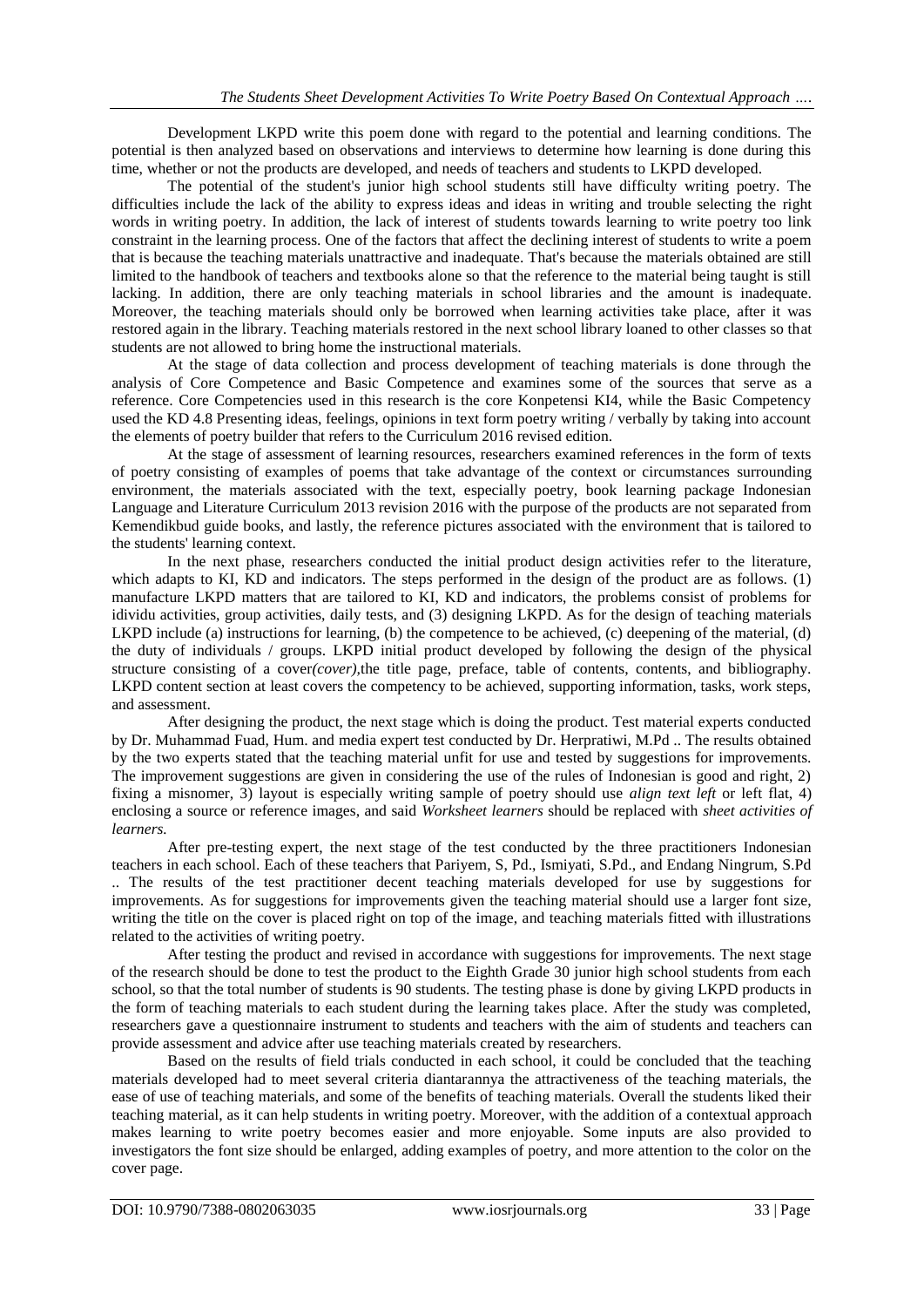After performing various tests, the last stage of this research is to produce teaching materials in the form of "LKPD Writing Poetry Based Contextual Approach for junior high school students of class VIII", which is adapted to criticism and suggestions for improvement of the subject matter experts, media experts, expert practical and junior high school students particularly the class VIII as teaching materials.

#### **Feasibility Analysis Products**

Based on several stages of testing it can be concluded that the study is feasible to be used as teaching materials in learning to write poetry in junior high. It can be seen from the calculation questioner by subject matter experts and media specialists, three Indonesian teachers, and students who gave an assessment of the teaching material products through a questionnaire and questionnaire that has been given to assessing the feasibility related teaching materials.

Data obtained based on assessment of media experts and subject matter experts demonstrate the feasibility of this LKPD very feasible for use with a score of 92.50% of subject matter experts, and 93.33% of the media expert. As for the feasibility of teaching materials already meet eligibility kalayakan terms of content, language, grain, and kegrafisan. According to experts and specialists medai this teaching materials are not eligible to be used and tested in the study, but the teaching material also has some disadvantages related to use of the letters were too small, and is not accompanied by any references or sources in teaching materials. It is necessary for revision before tested.

Data obtained by the expert assessment practitioners demonstrated the feasibility of this LKPD very feasible for use with the score acquisition of 90.00% of SMPN 1 Way Jepara, 91.00% of SMPN 1 Labuhan Ratu, and 91.00% of SMPN 2 Labuhan Ratu. Overall indicates that these materials eligible for use in learning after testing the feasibility of the teaching materials "Writing Poetry LKPD Based Contextual Approach" ..

After doing some testing of media experts, materials and practitioners. Subsequently the pilot phase at each school. The first test was conducted at SMPN 1 Way Jepara with the acquisition of 84.37% percentage value expressed in decent category. In the second test conducted at SMPN 1 Labuhan Ratu with the acquisition of 84.64% percentage value with the decent category. In the third study conducted in SMPN 2 Labuhan Ratu with the acquisition of 81.91% percentage value with the decent category.

Basically, these materials have several advantages and disadvantages. Excess materials "LKPD Writing Poetry Based Contextual Approach", including the matter of its complete, the command activity in teaching materials easy to understand, activities are fun especially when students are asked to engage in activities outside the classroom, and can be used as a companion book in the independent activity of students , In addition, there are some weaknesses in the teaching materials among other things, the letters are too small, the examples given need plus more, and need to include references or sources on teaching materials.

After knowing the shortage of teaching materials, namely LKPD Writing Poetry by Indonesian teachers and students of SMP subsequently revised by deficiencies or repair of products provided. So that the final repair Junior High School eighth grade students are expected to be more use of teaching materials in the form LKPD Poetry Writing is more perfect.

## **IV. Conclusions And Suggestions**

#### **Conclusion**

Based on the research that has been done basically the development of Activity Sheet Students (LKPD) approach based contextual declared eligible for use with the following conclusions.

- 1. LKPD development stages, starting from planning done based on the analysis of learning objectives, learning resources, and the establishment of teaching materials. LKPD development also adds a contextual approach in learning to write poetry. The addition of a contextual approach to the development of this LKPD used to facilitate learners in the learning process to follow to finally be able to write poetry text.
- 2. Feasibility of teaching materials in the form of "Writing Poetry LKPD based Contextual Approach" has been developed to get the feasibility of "It's Worth". The assessment is based on judging one media expert, one expert material, 4 teachers Indonesian, and 30 junior high school students from each school were used as research.

#### **Suggestion**

of this research are as follows.

- 1. Should be in the development of teaching materials teachers do not just use one reference materials, but can use LKPD developed by researchers as references in developing concepts or theories relating to the development of teaching materials, particularly the development of teaching materials write poetry text.
- 2. Text should be in learning writing poetry teacher does not just use one source of learning, but could use LKPD write poems based on a contextual approach which has been developed by researchers in order to help learners to better understand the concept of learning to write poetry text.